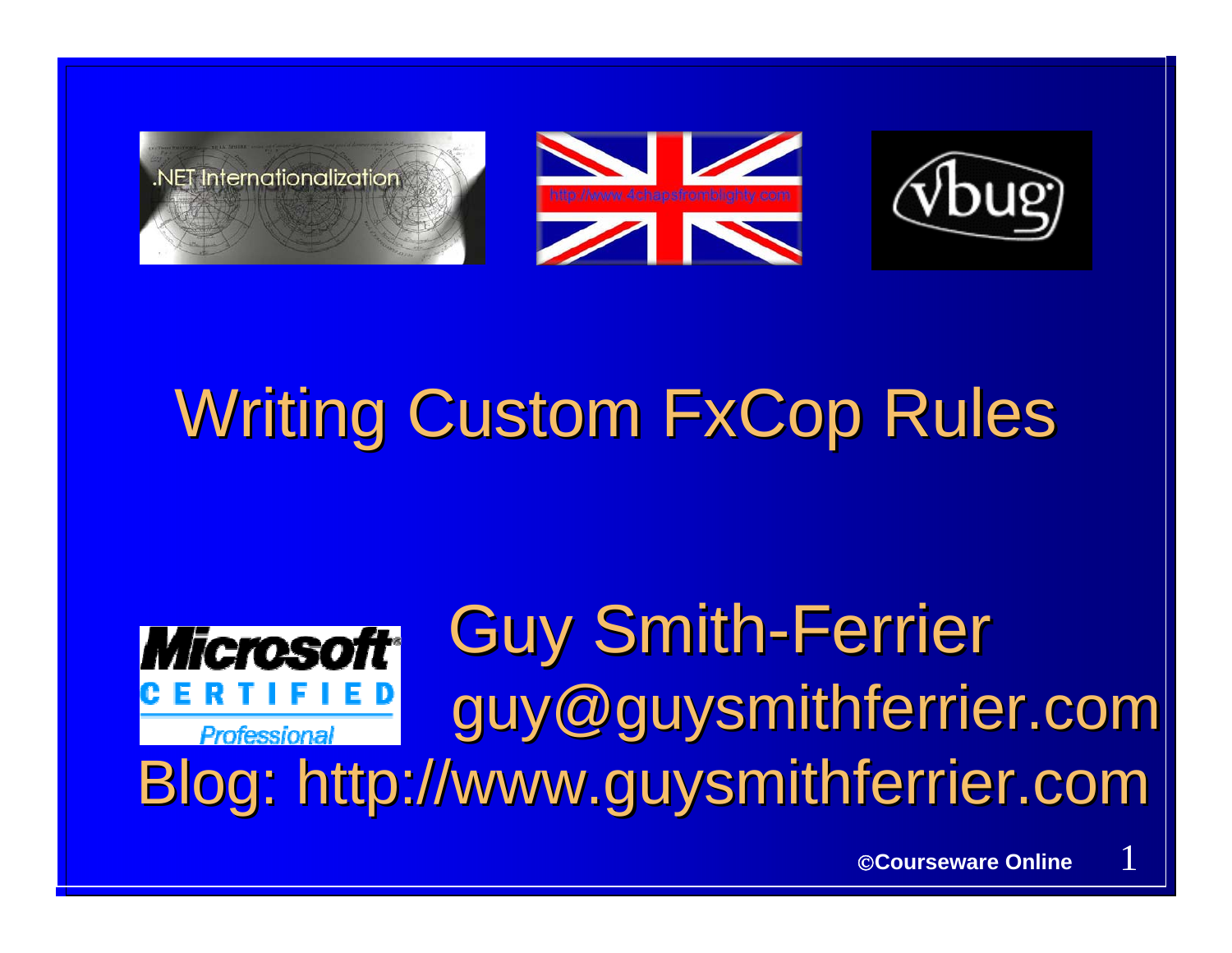## Author of…

• .NET Internationalization, Addison Wesley, ISBN 0321341384

**•** Visit

http://www.dotneti18n.com to download the complete source code

#### .NET Internationalization

The Developer's Guide to Building Global **Windows and Web Applications** 

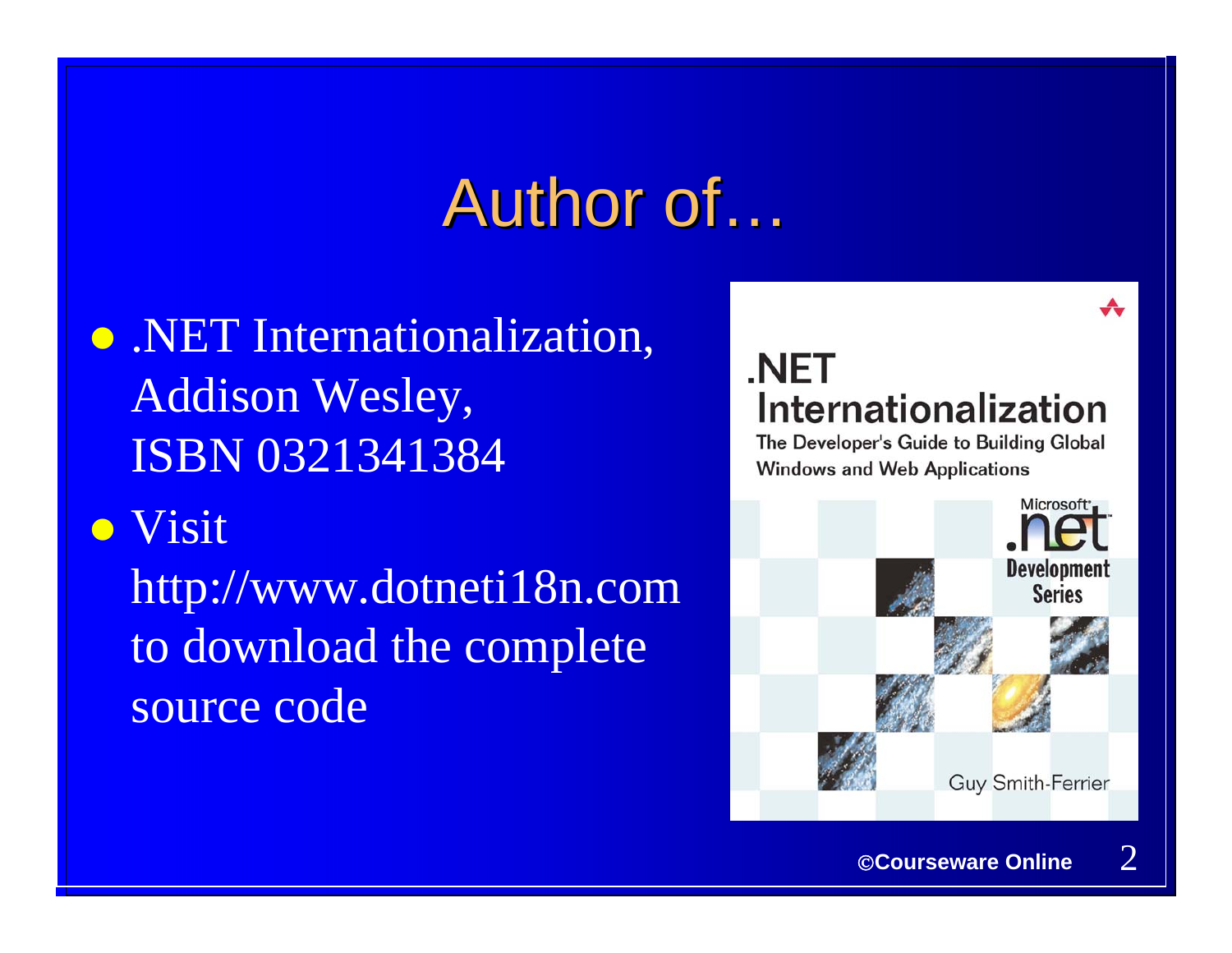## Agenda

**• Overview Of FxCop • Writing FxCop Rules**  $\mathcal{L}_{\mathcal{A}}$  Writing an FxCop rule which walks code instruction by instruction Writing an FxCop rule which walks code by overriding "visit" methods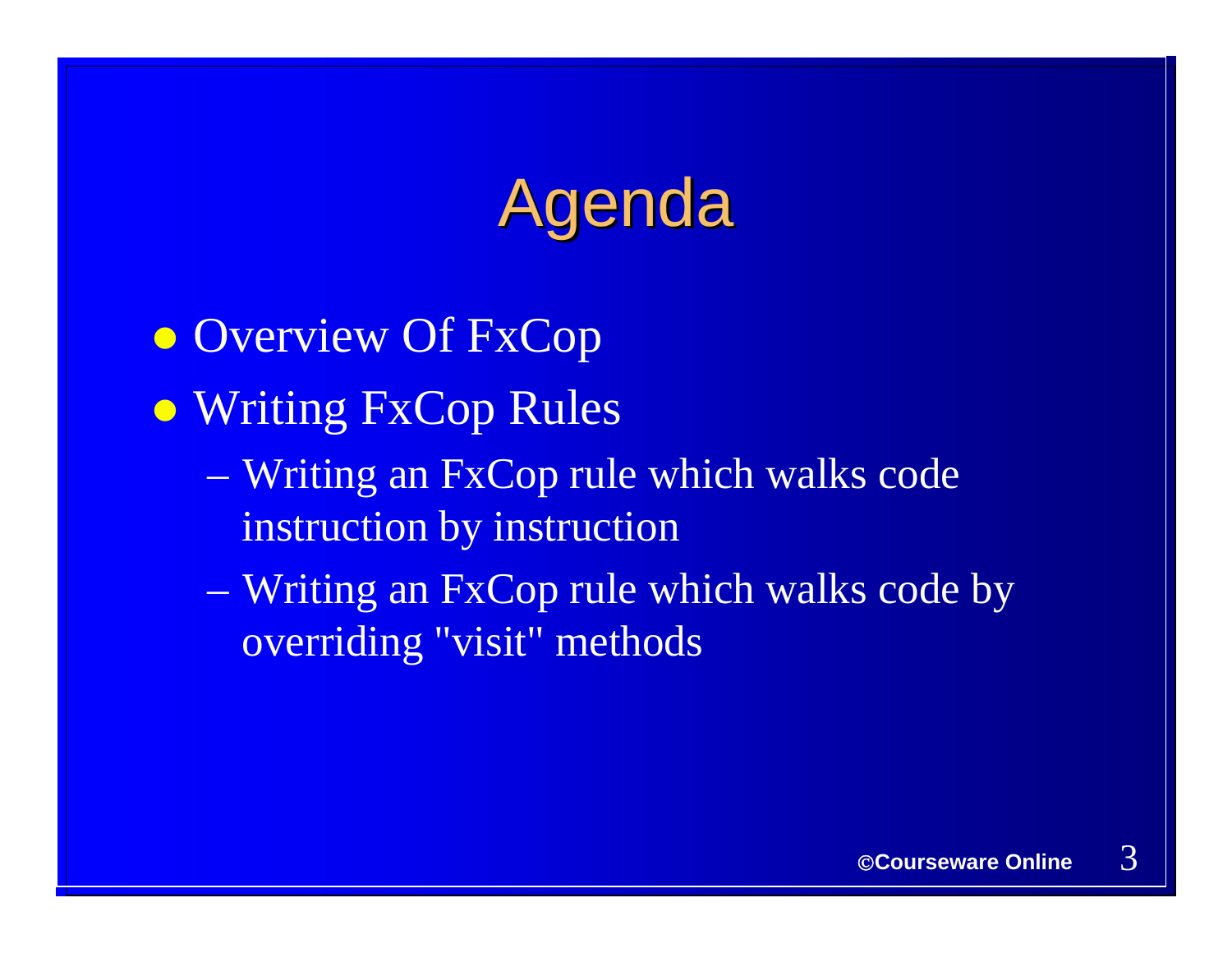#### **Overview**

• "FxCop" is an abbreviation for framework police

- FxCop is a free static analysis tool for Visual Studio 2003 and Visual Studio 2005
- FxCop tests rules against assemblies and reports on failed rules
	- FxCop can be applied to any .NET language because it works on assemblies and not code
	- The rules included with FxCop are based upon the "Microsoft .NET Framework Design Guidelines"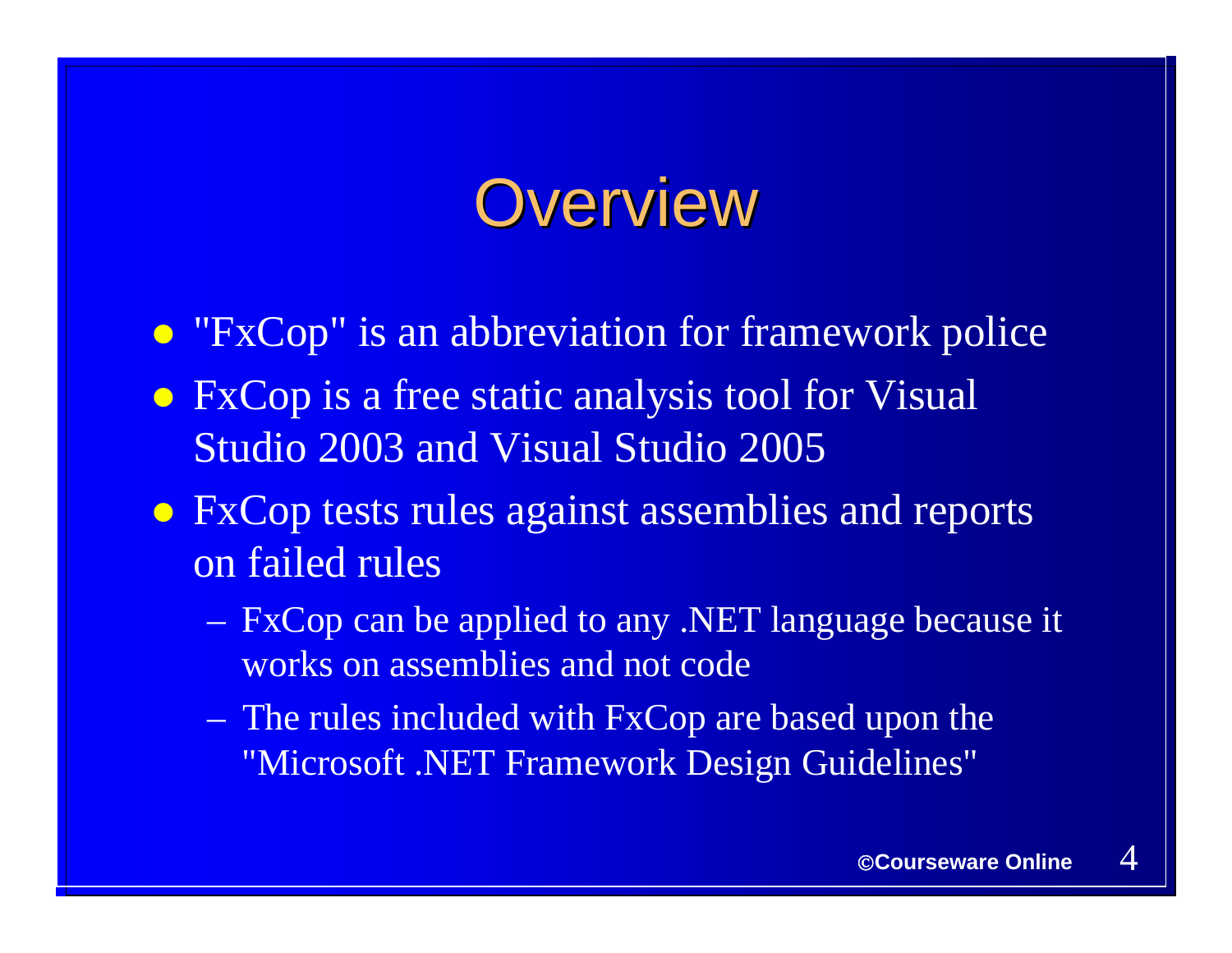### **How To Get FxCop**

- FxCop is included with Visual Studio 2005 Team Edition For Software Developers
- FxCop can be downloaded from:http://www.gotdotnet.com/team/fxcop/
- You can post messages directly to the FxCop team and other interested parties at Microsoft's FxCop Forum: http://forums.microsoft.com/MSDN/ShowForum.aspx?ForumID  $=98&$ SiteID=1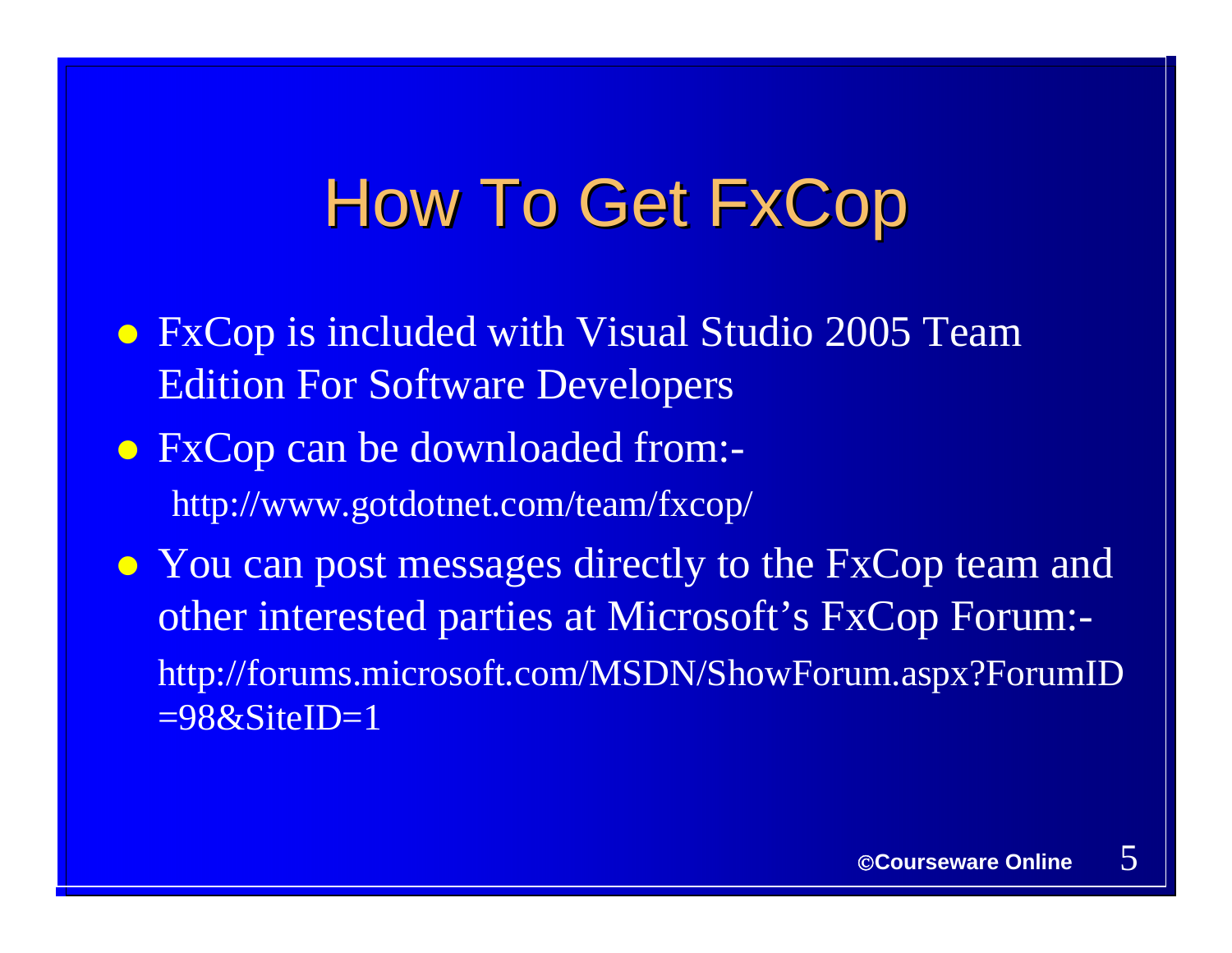## **FxCop Versions**

**FxCop 1.35 FxCop 1.32 Analyzes Assemblies From** .NET 1.1 and 2.0 .NET 1.1 **Loads Rules Assemblies From**.NET 2.0 NET 1.1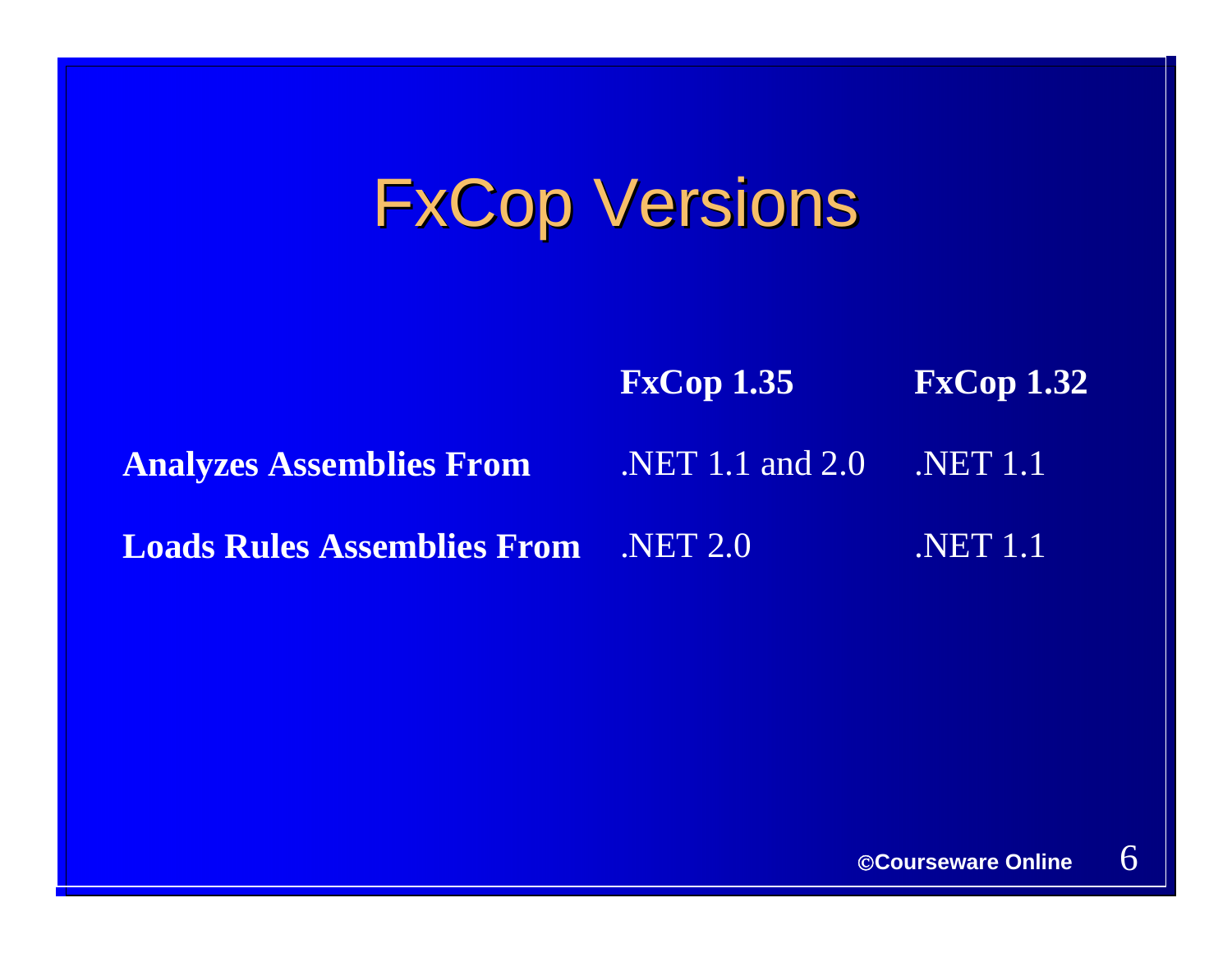## **FxCop Interfaces**

• FxCop supports two interfaces:-– A GUI interface

• Intended for interactive use

- Is built into Visual Studio 2005
- Is available as a separate executable (FxCop.exe) for Visual Studio 2003 and Visual Studio 2005

#### – A Command Line interface

- Intended for use in scripts and build processes
	- Is a separate executable (FxCopCmd.exe) for both Visual Studio 2003 and Visual Studio 2005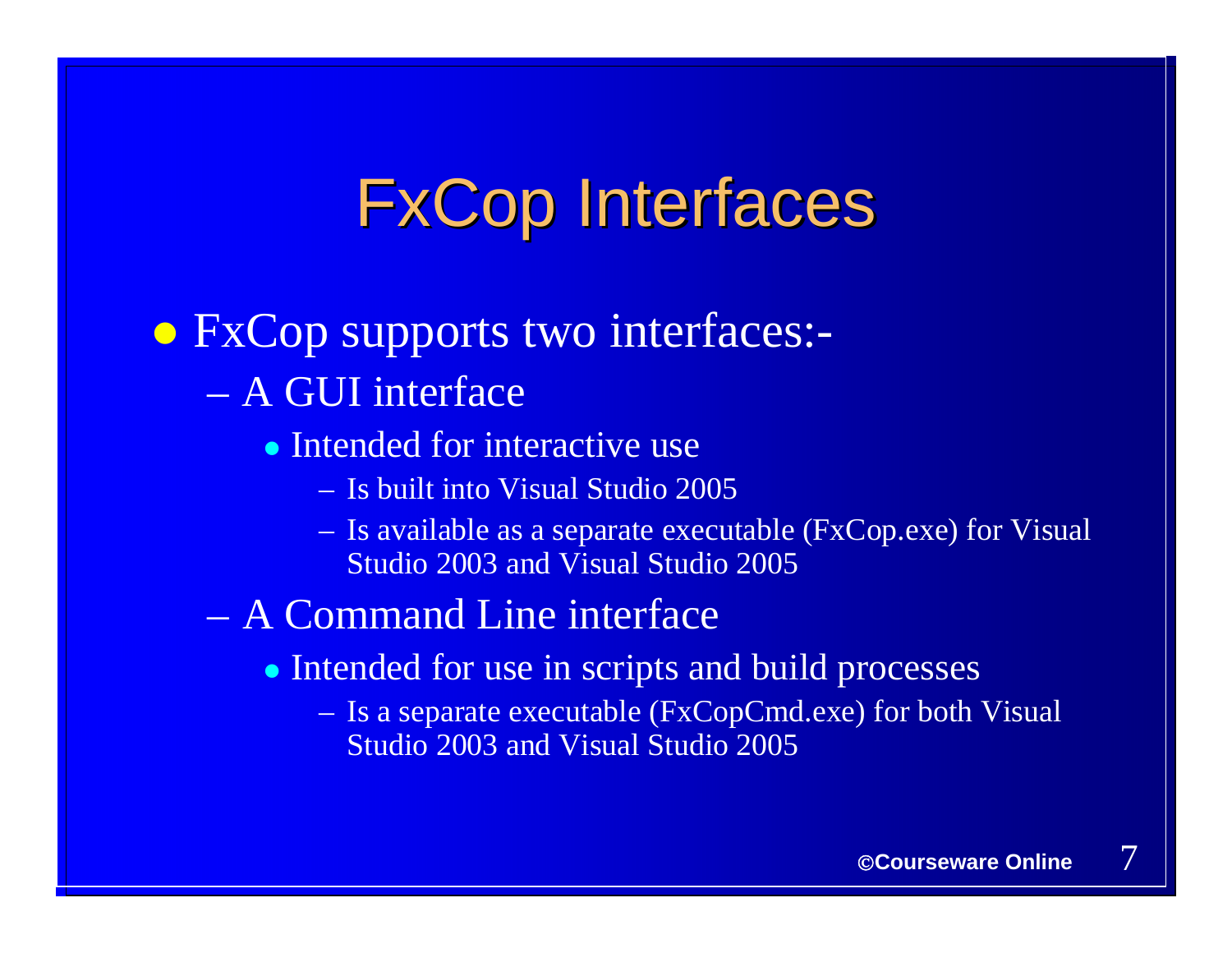## **Potential Terminology Confusion**

**• In FxCop a "project" is an FxCop Project** – It is not a Visual Studio project – It describes the targets, rules and exclusions for any given analysis • In FxCop the assembly to be analyzed is

called a "target"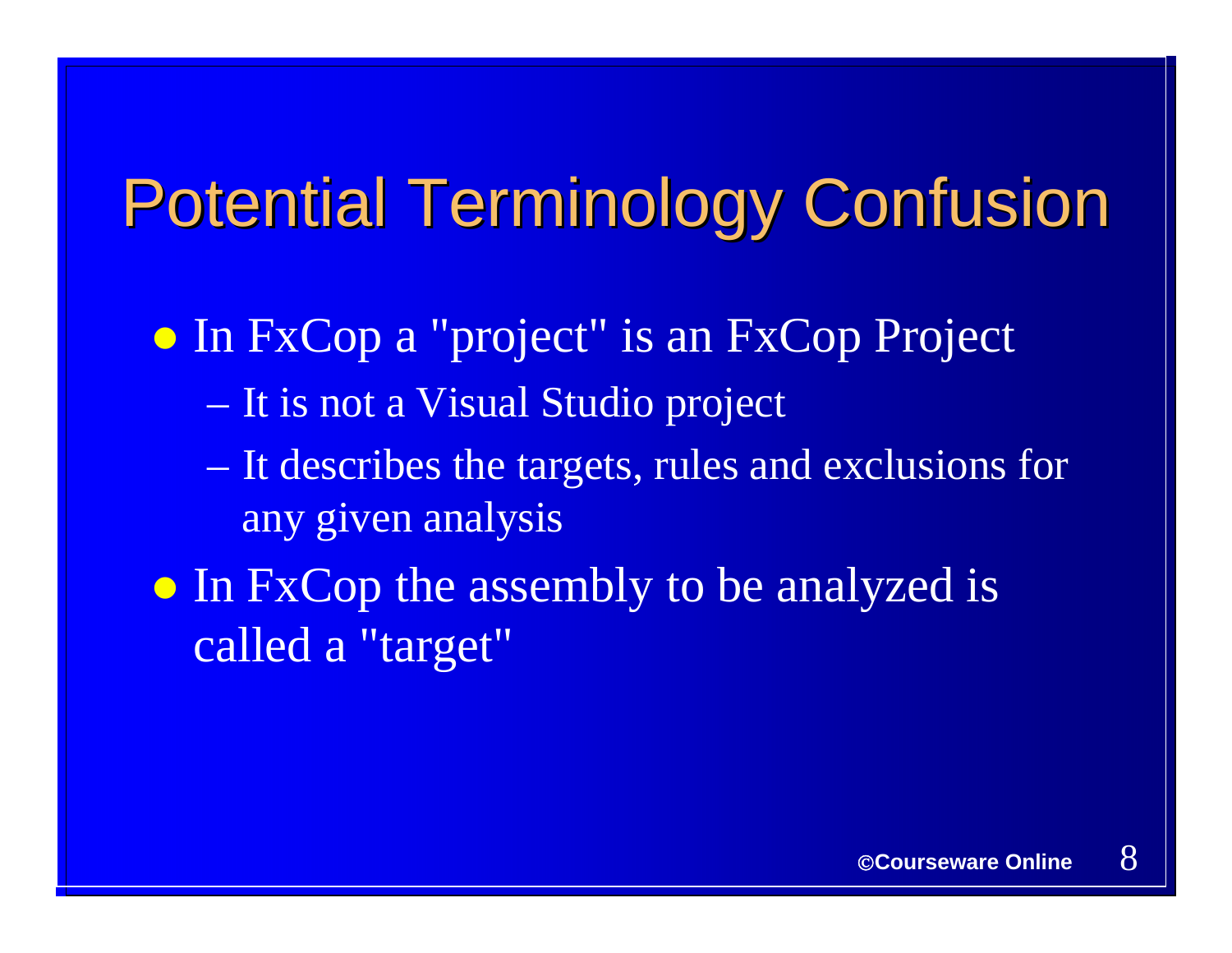## FxCop Demo

• Create a Windows Forms application and build it **• Start FxCop.exe, select Project | Add Targets...** and select the new Windows Forms assembly (e.g. WindowsApplication1.exe) • Click the Analyze button • Select all of the errors, right click and select Exclude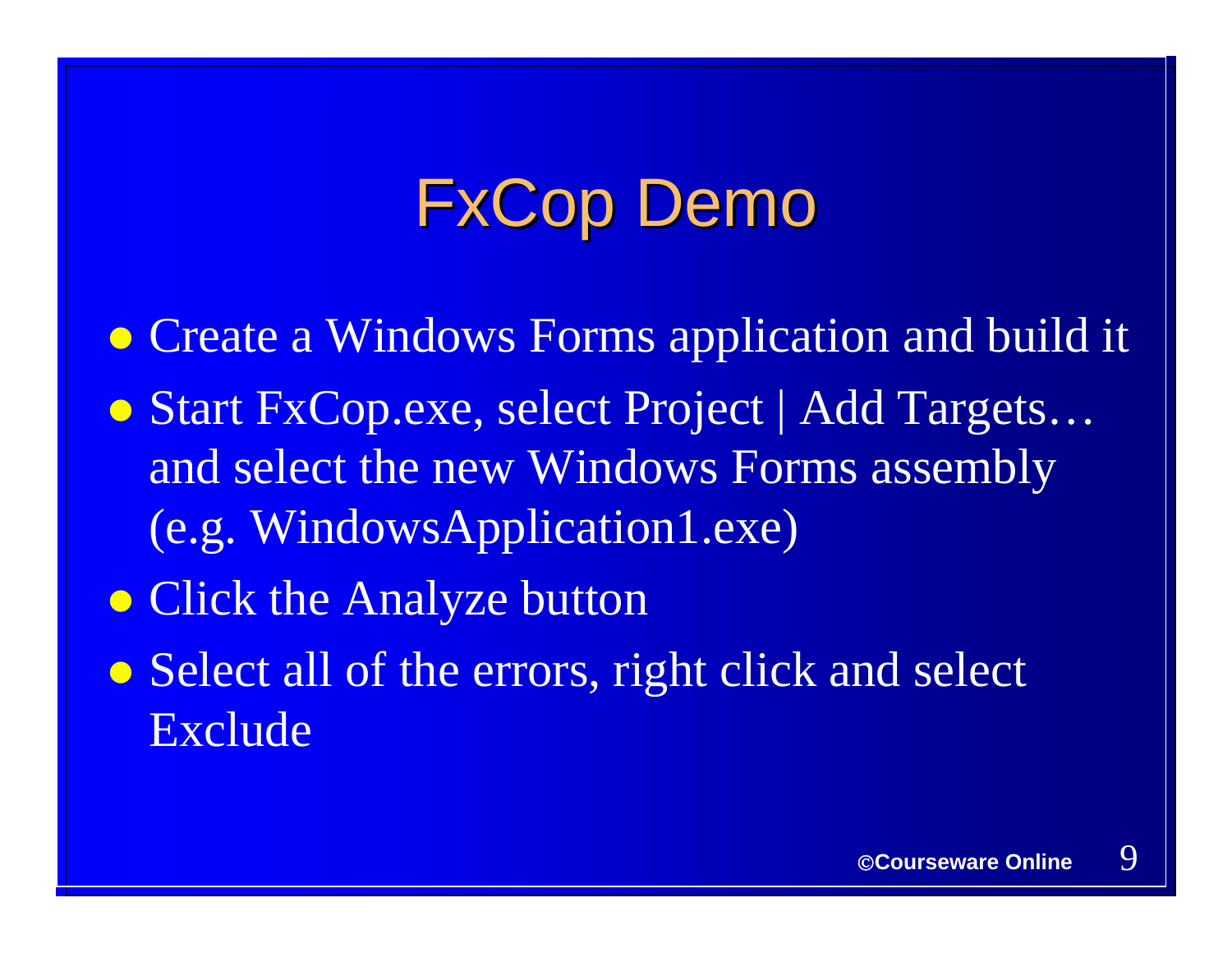## **FxCop Demo (continued)**

#### • Add a new enum to Form1:-

public enum CheeseEnum {SmokedAustrian, JapaneseSageDerby, VenezuelanBeaverCheese};

- Build the project
- In FxCop click Analyze again and observe the new error
- Fix the error, analyze it again and show the error is no longer reported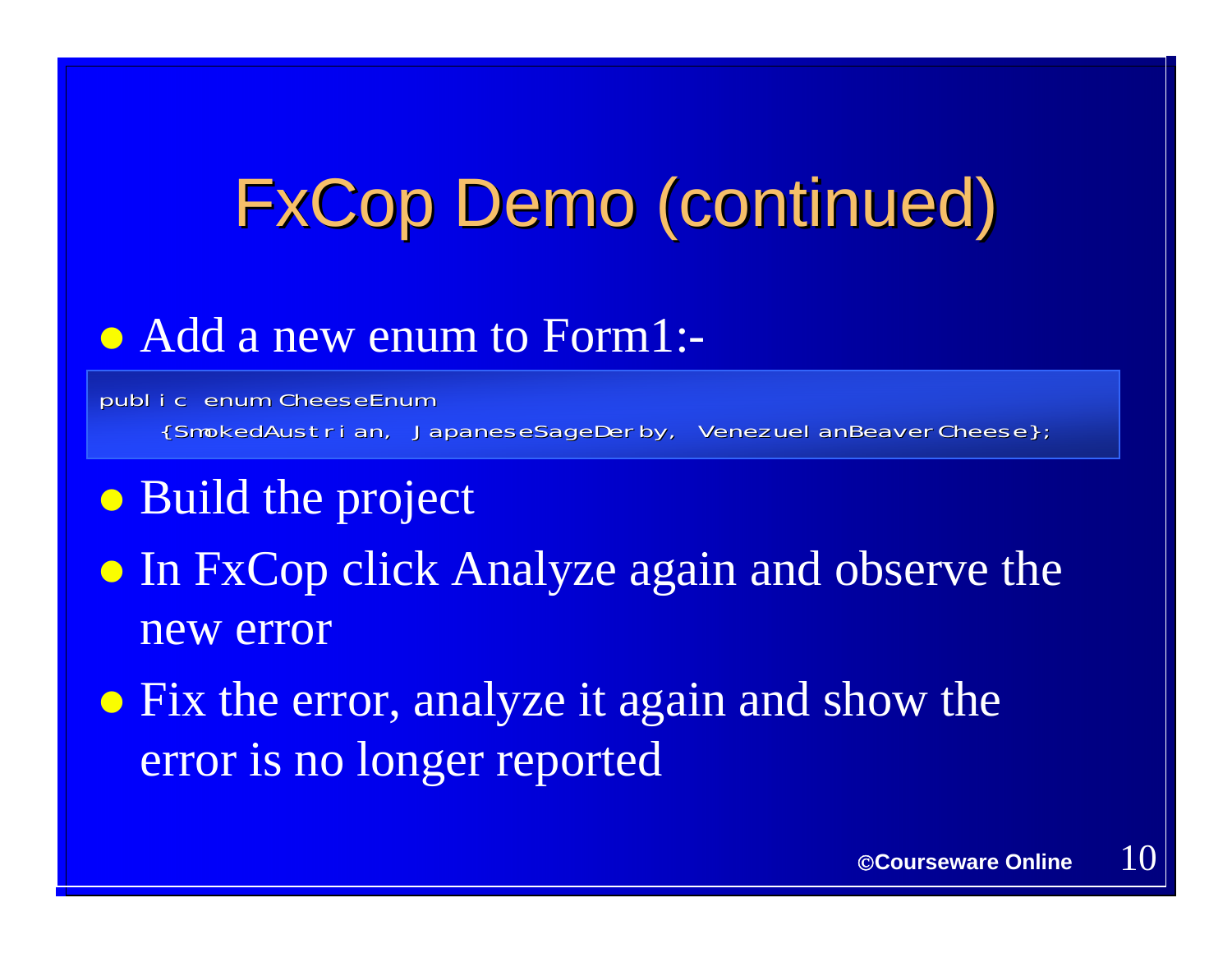## **FxCop And Visual Studio 2005 Team Edition For Software Developers**

- Visual Studio 2005 Team Edition For Software Developers supports including FxCop in the build process
	- When a build is performed Visual Studio also runs FxCop
		- Errors are shown in Visual Studio's Output window
		- Errors prevent the build from being successful

• To enable code analysis (i.e. FxCop) in Visual Studio:-

– Right click the project in Solution Explorer, select Properties, select the Code Analysis page and check the Enable Code Analysis checkbox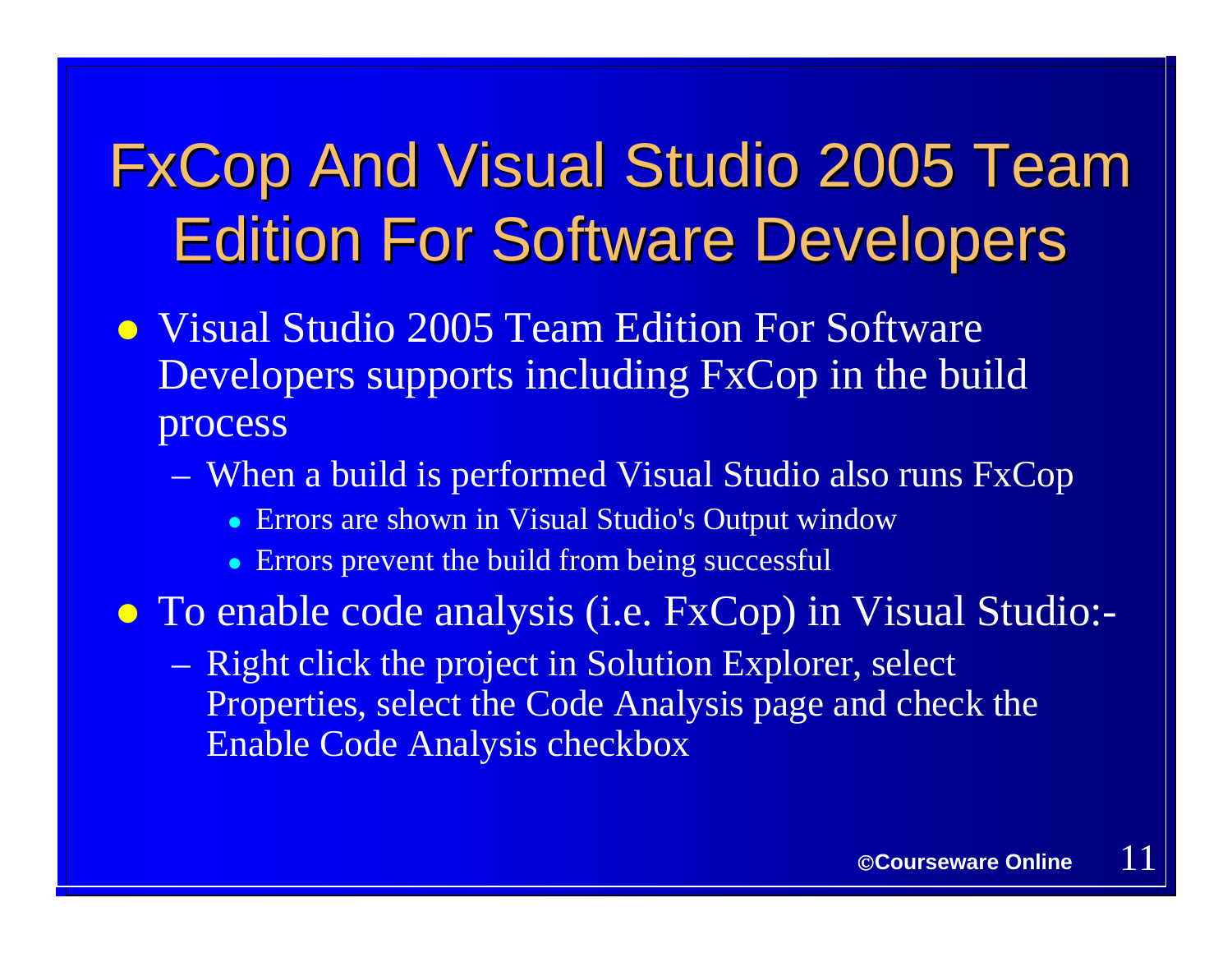## FxCop, Visual Studio 2005 And **Visual Studio 2003**

- To integrate FxCop into Visual Studio 2005 or Visual Studio 2003:-
	- In Visual Studio select Tools | External Tools
	- Click Add and set:-
		- Title to "FxCopCmd"
		- Command to "C:\Program Files\Microsoft FxCop 1.35\FxCopCmd.exe"
		- Arguments to "/f:\$(TargetPath) /r:rules /c"
		- Initial Directory to "C:\Program Files\Microsoft FxCop 1.35"
		- Check the "Use Output window" checkbox
	- Click OK
- **To run FxCop select Tools | FxCopCmd** 
	- Errors show up in the Output window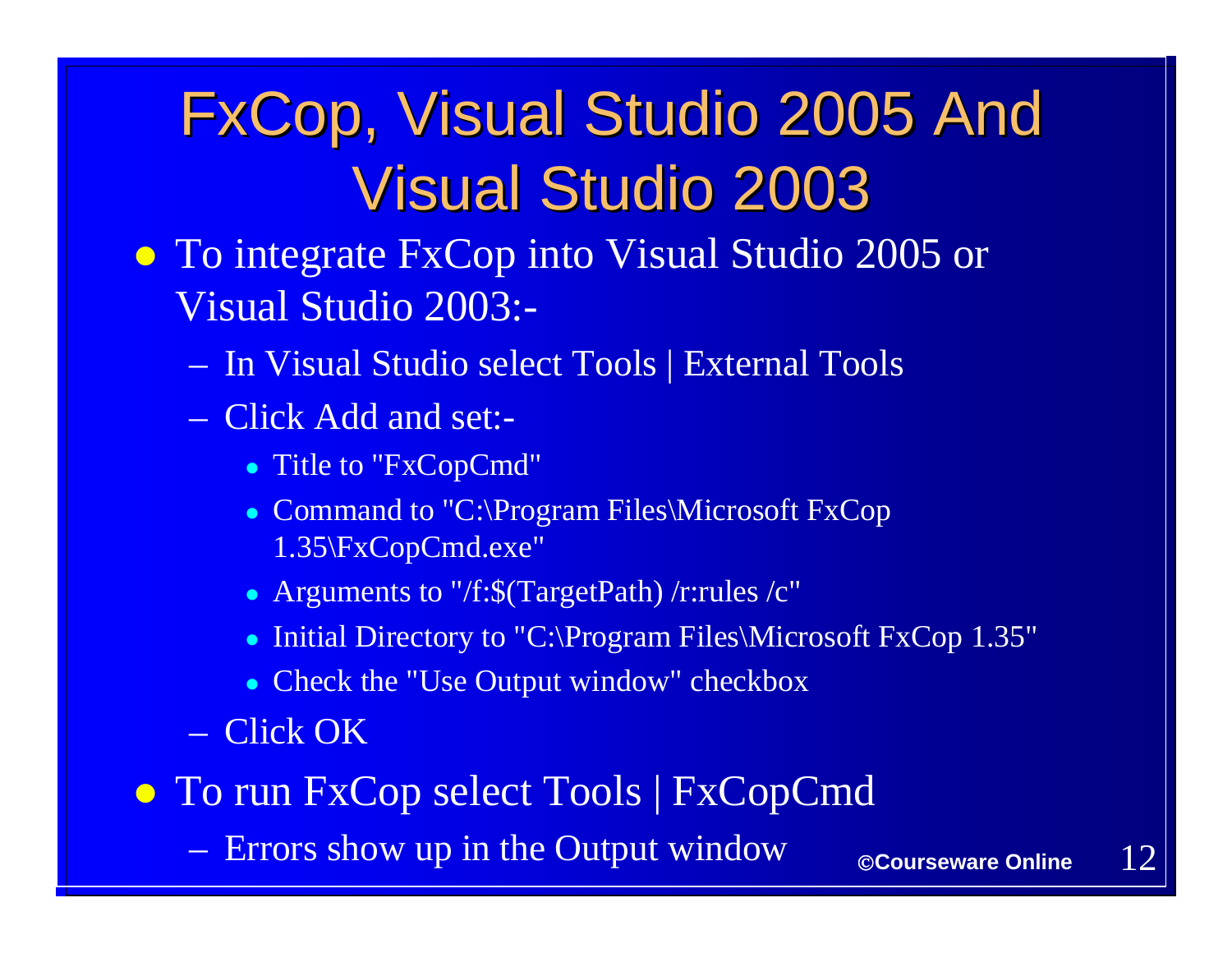## The Problem

- Assume that we want all threads to be created by a thread factory
- So instead of writing something like this:-

Thread thread = new Thread(new ThreadStart(Work));

• We want our developers to write something like this:-

We need a rule to catch any instance where the developer uses the Thread class's constructor directly Thread thread = ThreadFactory.CreateThread(new ThreadStart(Work));

– Our rule will be called ThreadNotProvidedByFactory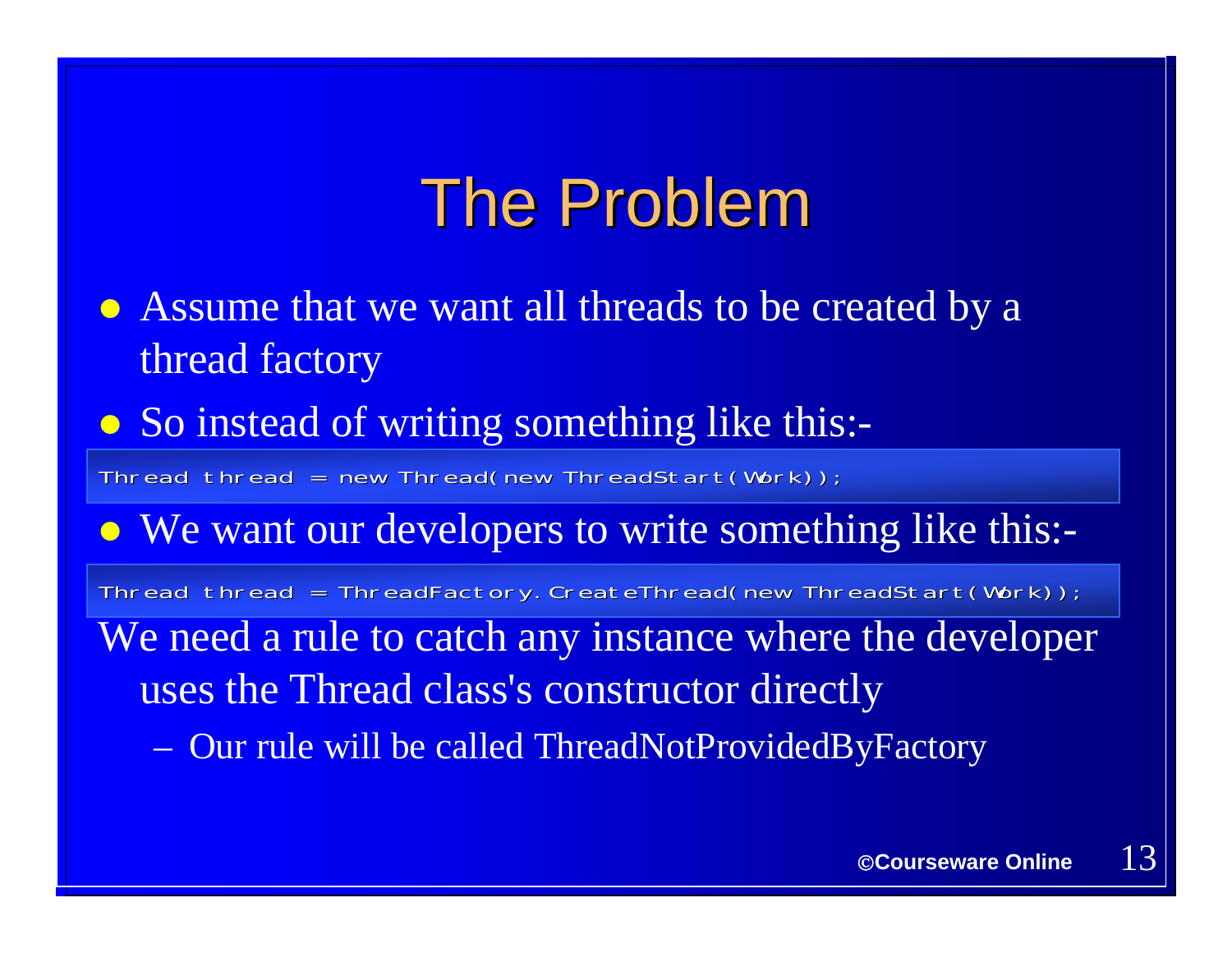## **Custom FxCop Rules Overview**

- FxCop rules are contained within .NET assemblies Create a .NET Class Library
- FxCop rules must be described in an XML document which is embedded in the assembly as a resource
- FxCop rules are classes which inherit from BaseIntrospectionRule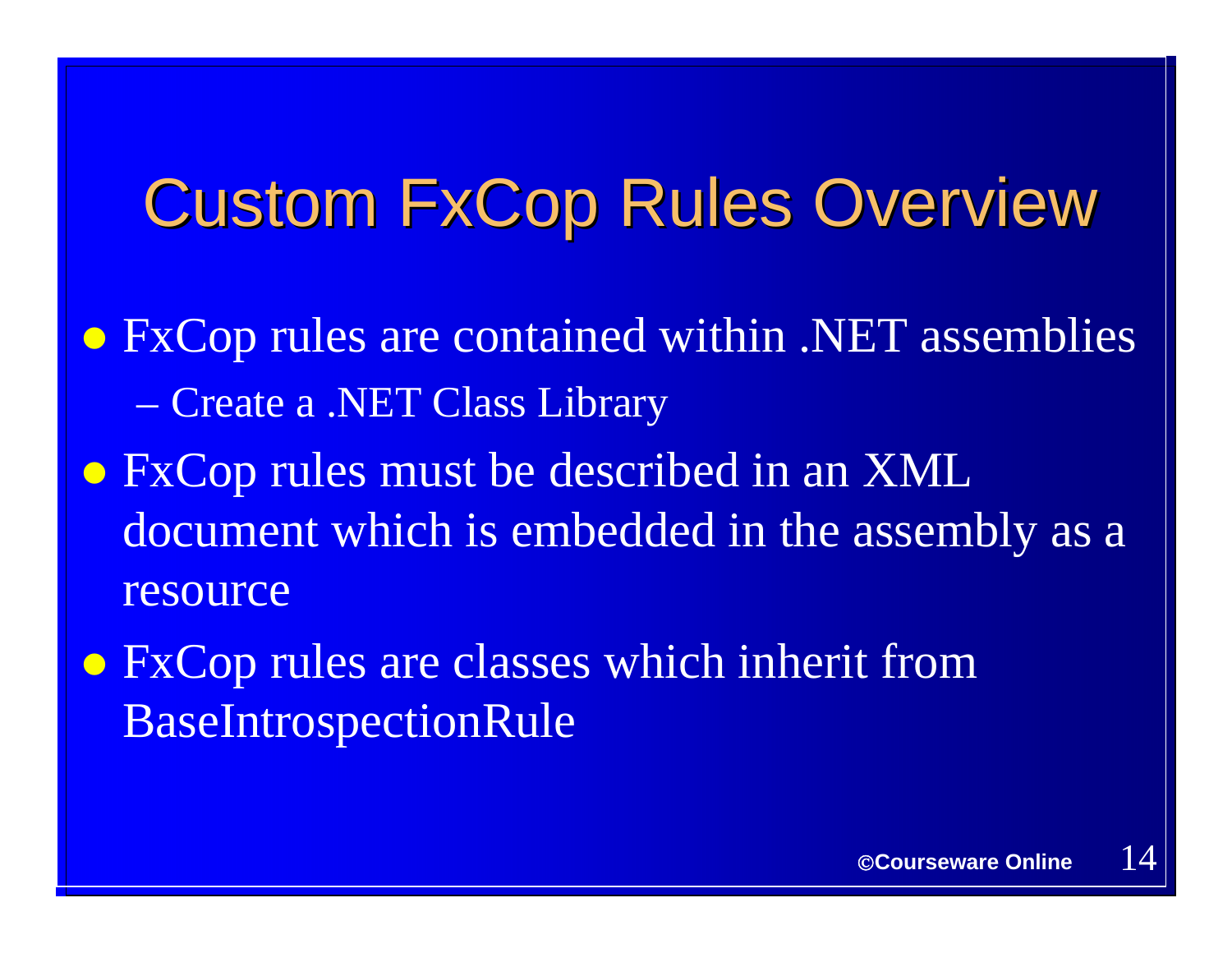## **Custom Rules**

• Create a new class library and call it CompanyRules – Add a Reference to FxCopSdk.dll and Microsoft.Cci.dll (both in the FxCop folder)

- In Solution Explorer right click the project, select Add | Add New Item…, select XML File and name it RuleData.xml
	- In the Properties Window change Build Action to Embedded Resource

• Add the following rule definition to RuleData.xml:-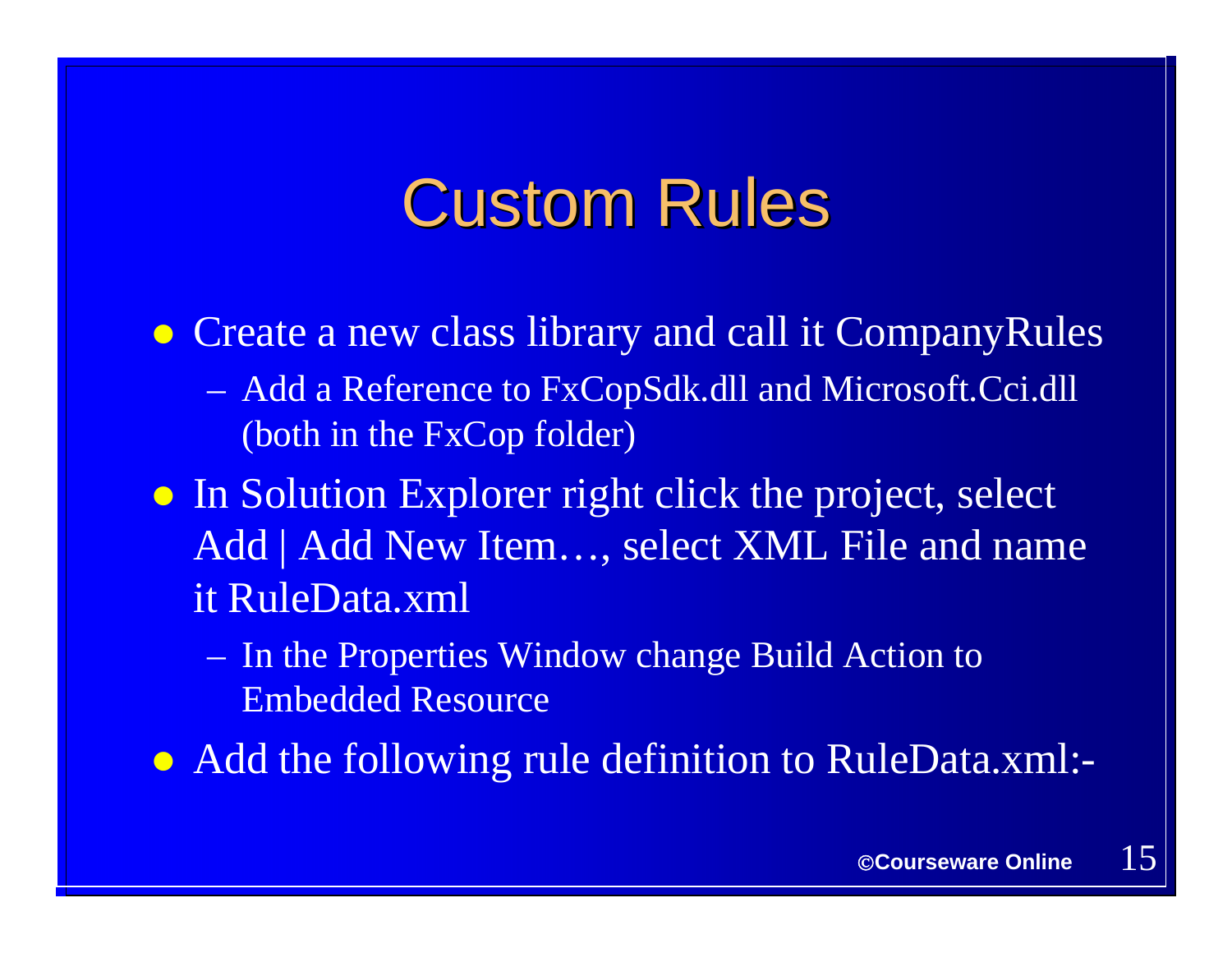## Custom Rules (continued)

```
<Rules> <Rules><Rule TypeName="ThreadNotProvidedByFactory" Category="Threads"
CheckI d="C0001">
      <Name>Thread not provided by ThreadFactory</Name>
      <Description>A Thread has been constructed using a Thread
constructor instead of ThreadFactory. CreateThread</Description>
      <Owner>Guy Smith-Ferrier</Owner>
       <Url></Url><Resolution>Construct new Thread objects using
ThreadFactory. CreateThread</Resolution>
       <Email></Email> <Email></Email><MessageLevel Certainty="99">Warning</MessageLevel>
       <Fi xCategori es>Breaki ng</Fi xCategori es>
   </Rule> </Rule></Rules> </Rules>
```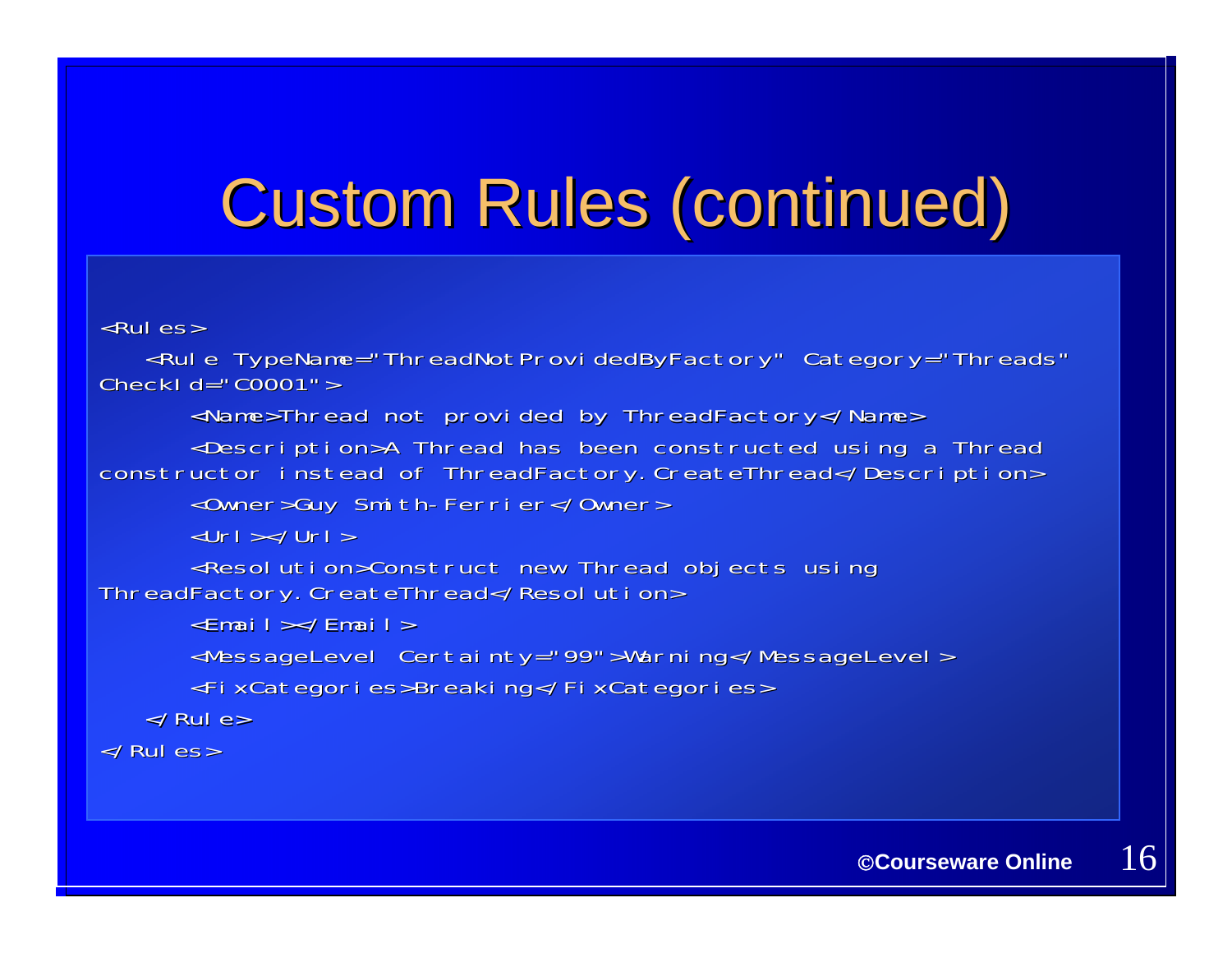# Custom Rules (continued) • Replace all of the code in Class1.cs with:-

```
using System;
using Microsoft.Cci;
using Microsoft.FxCop.Sdk;
using Microsoft.FxCop.Sdk.Introspection;
namespace CompanyRules
\left\{ \right.public class ThreadNotProvidedByFactory: BaseIntrospectionRule
     \left\{ \right.public ThreadNotProvidedByFactory()
: base("ThreadNotProvidedByFactory",<br>CompanyRules.RuleData", typeof(ThreadNotProvidedByFactory).Assembly)"
           \left| \right|}
     }
}<br>}
```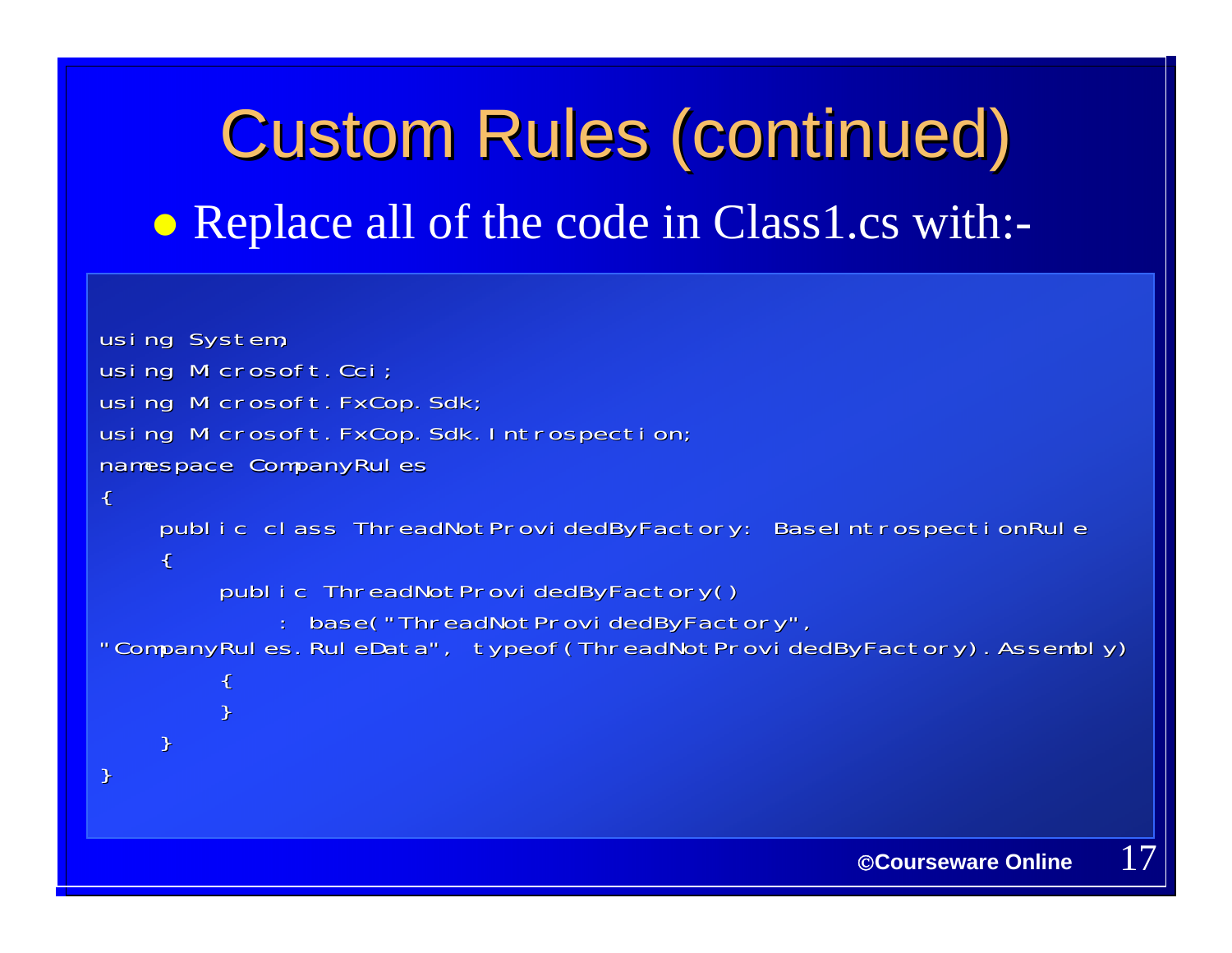## Custom Rules (continued)

• Save and build the assembly

- In FxCop select Project | Add Rules…and select CompanyRules.dll
- In the Rules tab expand the CompanyRules.dll node to reveal the "Thread not provided by ThreadFactory" rule
	- –Double click the rule to see all of the information which was supplied in RuleData.xml
- Close FxCop because it locks the rule assemblies preventing them from being rebuilt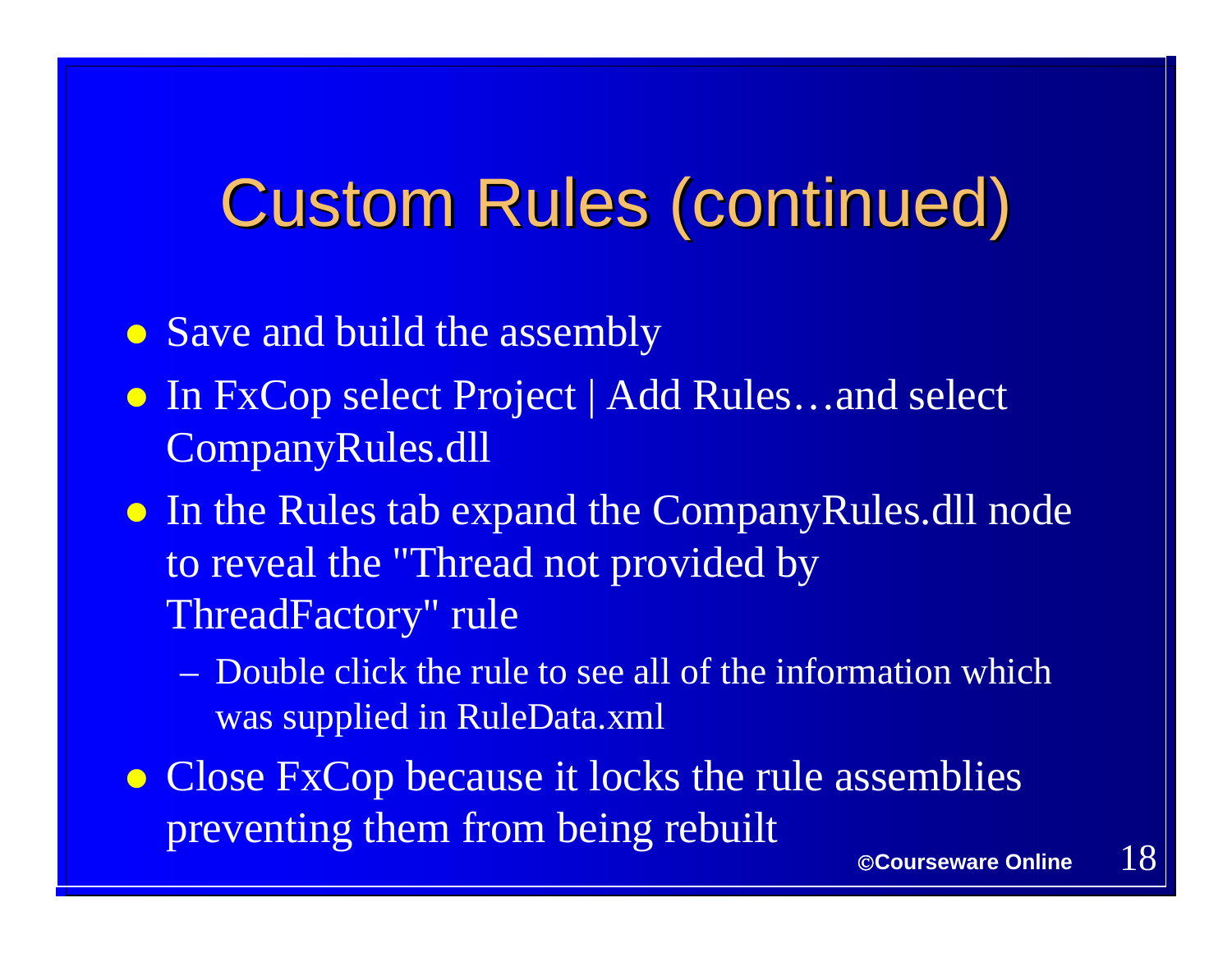## **Strategies For Writing Rules**

#### • Strategy 1

– Walk through IL instructions one by one looking for offending instructions

#### • Strategy 2

–Override "visit" methods which are called for each offending instruction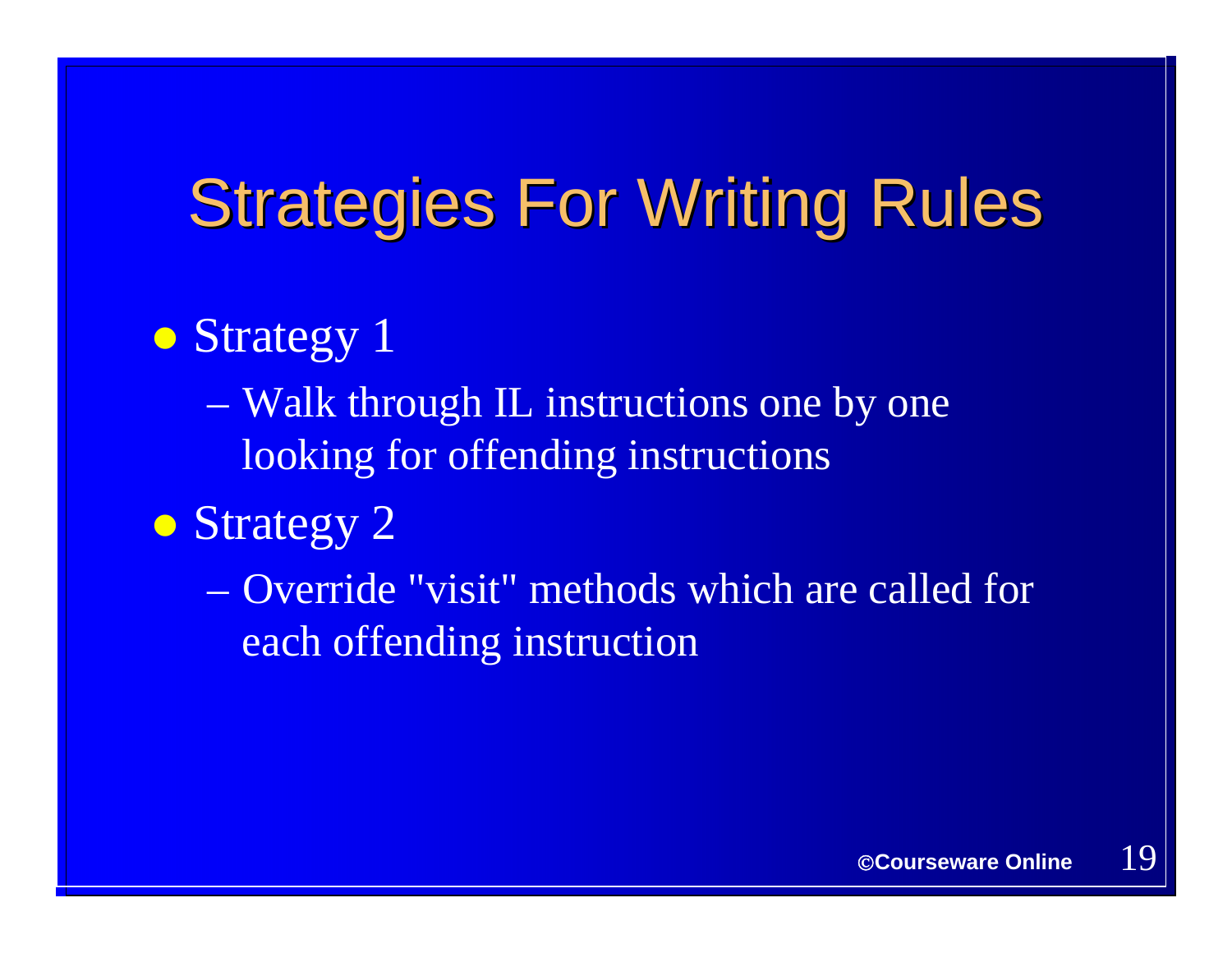#### **BaseInspectionRule.Check Overrides**

public virtual ProblemCollection Check(Member member) public virtual ProblemCollection Check(Module module) public virtual ProblemCollection Check(Parameter parameter) public virtual ProblemCollection Check(Resource resource) public virtual ProblemCollection Check(TypeNode type) public virtual ProblemCollection Check( string namespaceName, TypeNodeList types)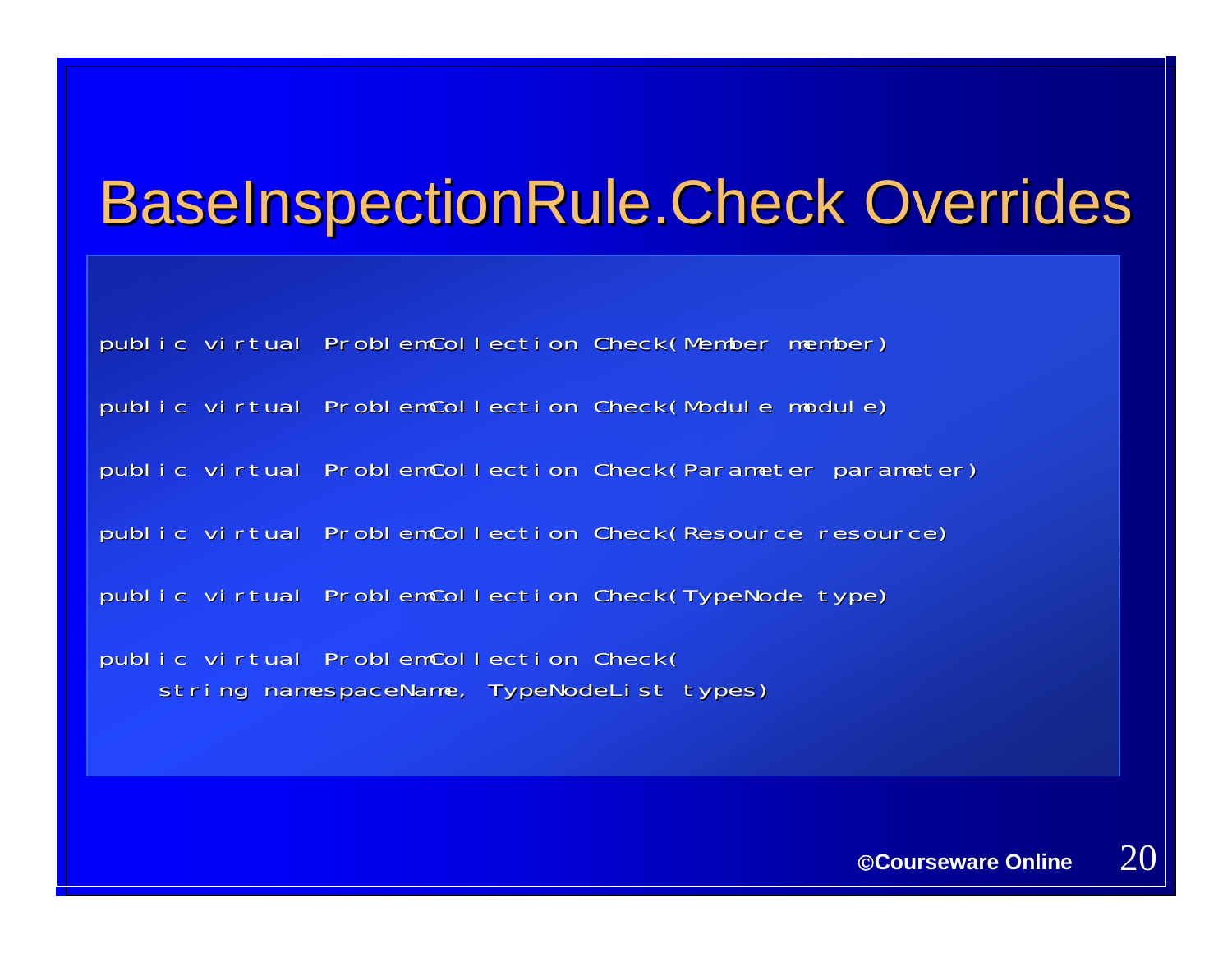## **Overriding Check Methods**

```
public override ProblemCollection Check(Member member)
\left| \right|Method method = member as Method;
    if (method != null &8! TypeIsSubClassOf(method.DeclaringType,
        "Company. Threading. ThreadFactory"))
    \{if (CheckMethodForNewObj(method, new string[] {
             "System. Threading. Thread" }). Count > 0)
        {
             Resolution resolution = GetResolution \epsilonnew string[] {method.Name.Name}};
             Problems.Add(new Problem(resolution));
             return Problems;
        }
    }
    return base. Check(member);
}
```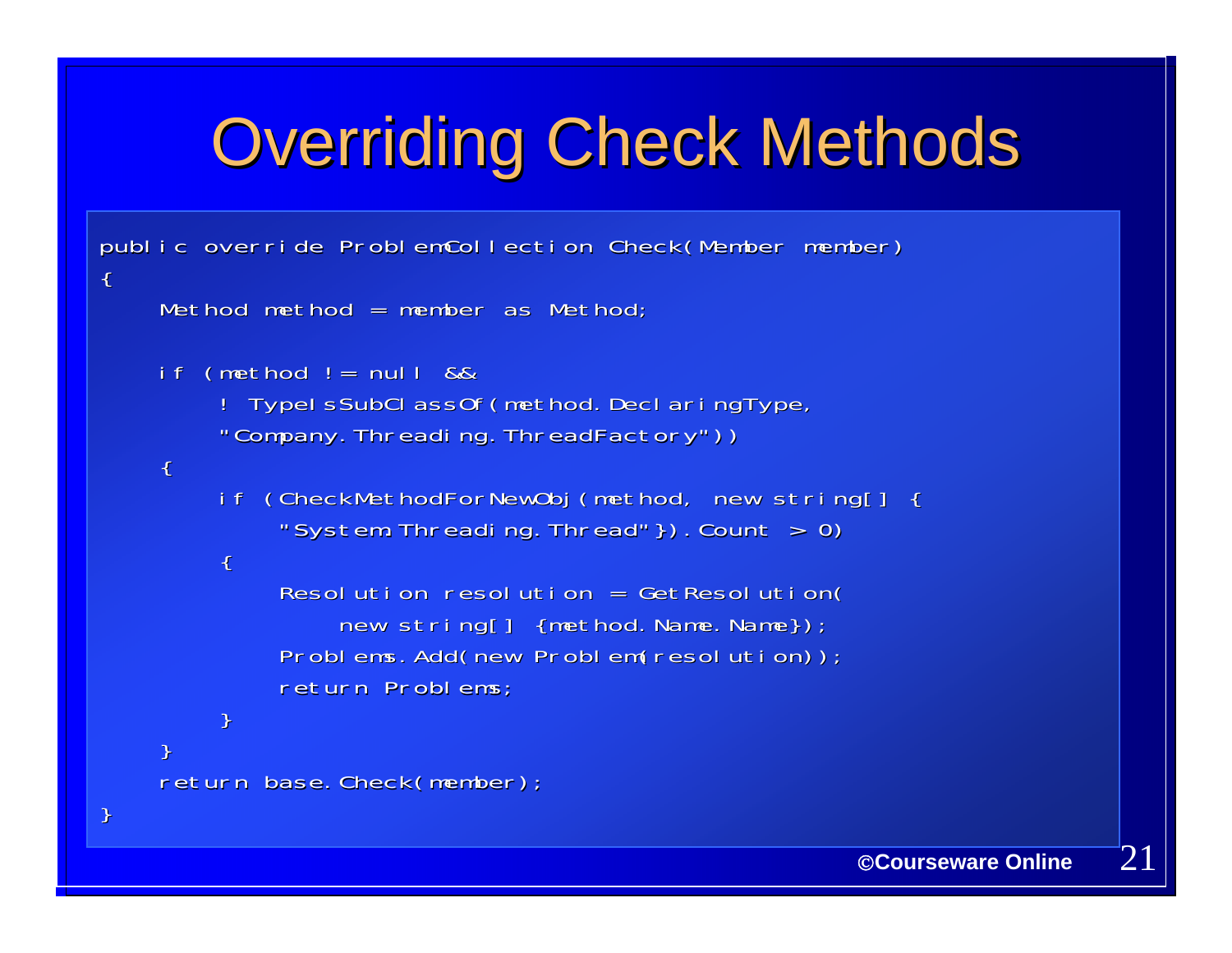# Walking Through IL Instructions

protected virtual StringCollection CheckMethodForNewObj ( Method method, string[] classNames)

 $\left| \right|$ 

 $\left| \right|$ 

```
StringCollection classesFound = new StringCollection();
for(int instructionNumber = 0; instructionNumber <
    method.Instructions.Length; instructionNumber++)
```
Microsoft.Cci.Instruction instruction = method.Instructions[instructionNumber]; if (instruction.OpCode  $==$  OpCode.Newobj && instruction.Value is Microsoft.Cci.InstanceInitializer $\rule{1em}{0.75mm}$  $\left| \right|$ 

Microsoft.Cci.InstanceInitializer instanceInitializer = (Microsoft.Cci.InstanceInitializer) instruction.Value;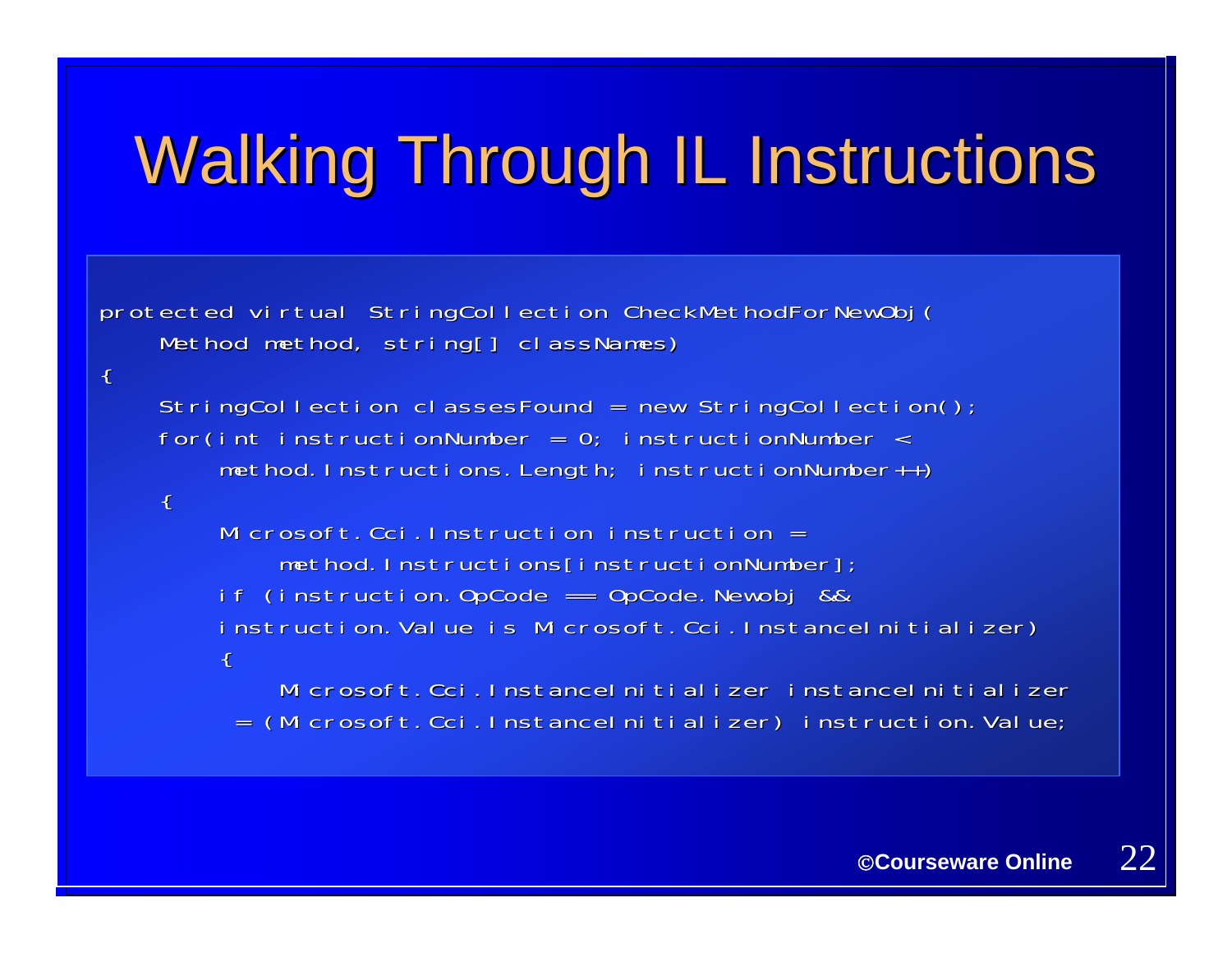# Walking Through IL Instructions (continued) (continued)



}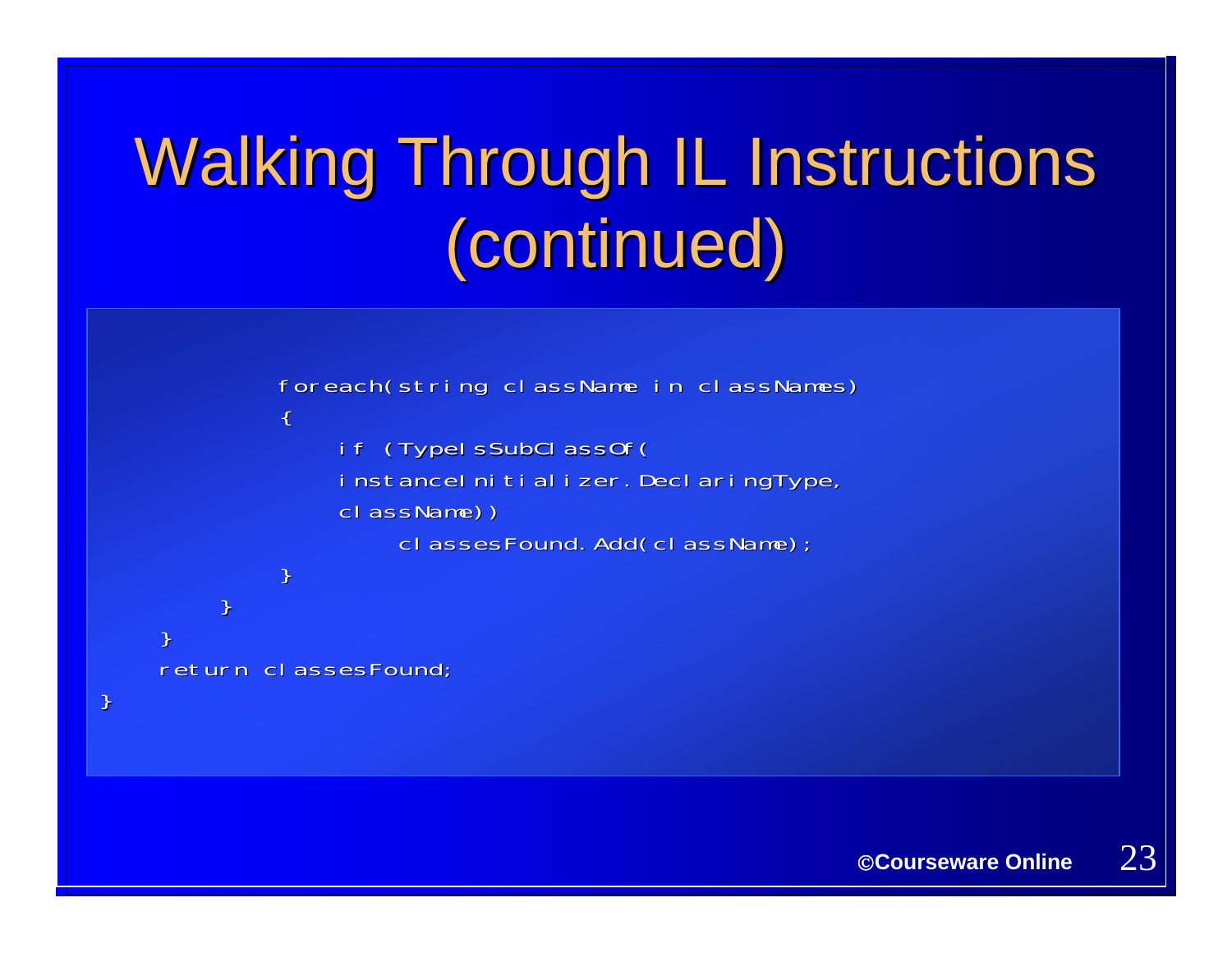# **Testing Type**

```
protected virtual bool TypeIsSubClass Of(TypeNode type, string typeName)
\{if (type. FullName == typeName)
        return true;
    else if (type.BaseType == null)
        return false;
    elsereturn TypeIsSubClassOf(type.BaseType, typeName);
}
```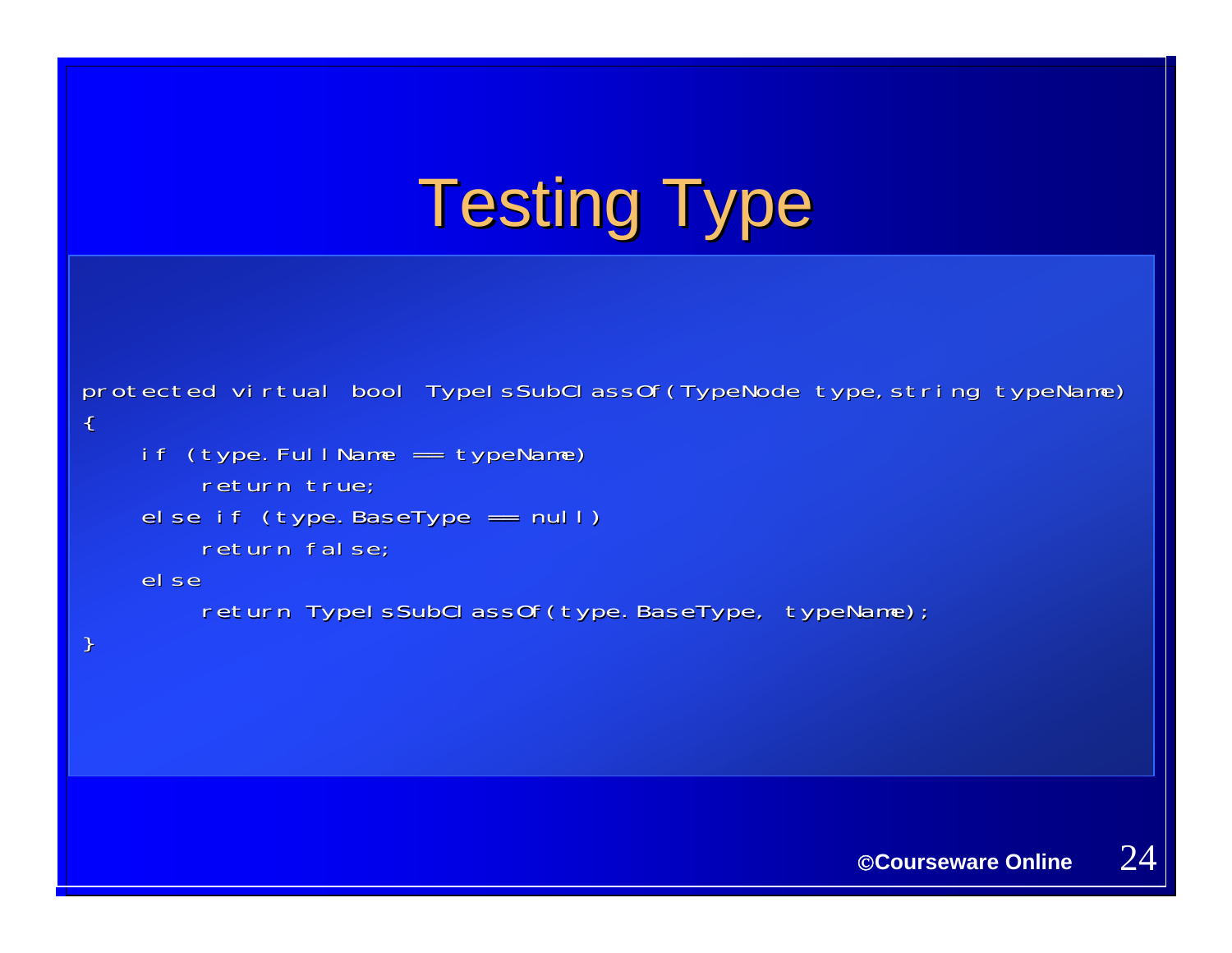## **BaseIntrospectionRule Class** Hierarchy

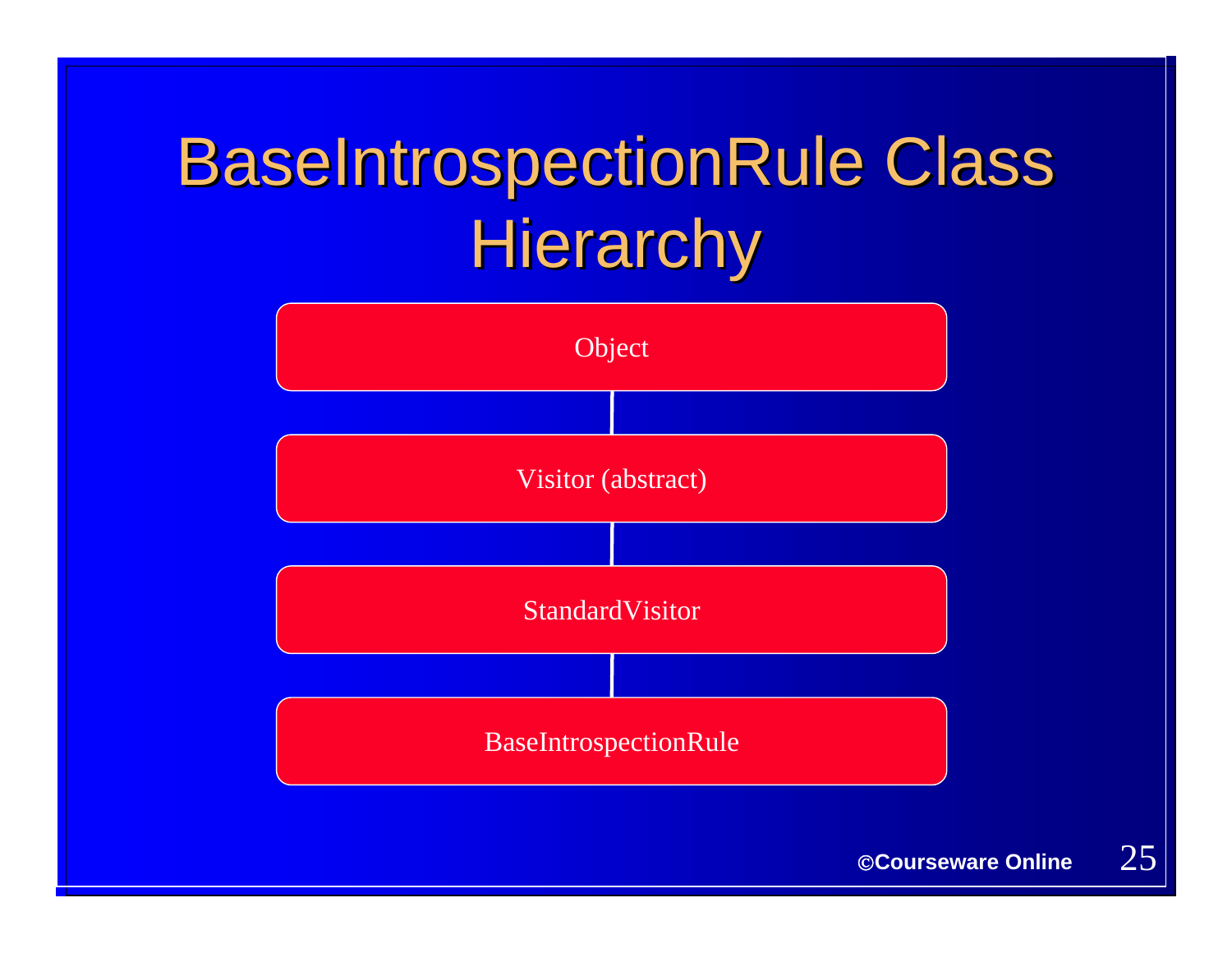#### StandardVisitor's Visit Methods

- The StandardVisitor class includes 140 "Visit" methods • Visit methods "visit" a node of a given type – VisitMethodCall visits method calls
- You begin the visiting process by calling a visit method with a broad scope
	- VisitMethod visits all nodes in a method (e.g. assignments, expressions, method calls, variable declarations)
- You override the Visit method that you are interested in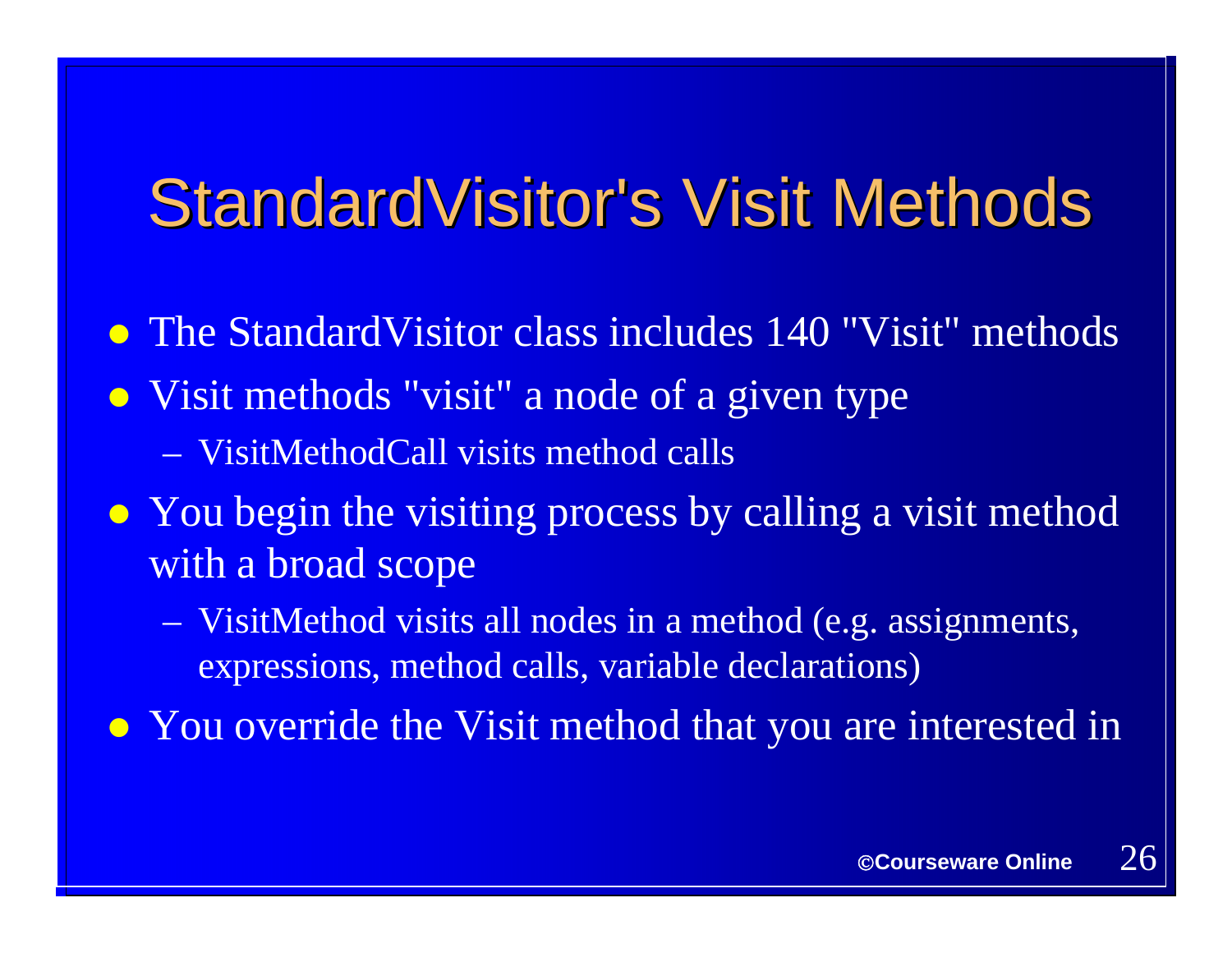## **Overriding A Visit Method**

#### • Replace the Check method with:-

```
public override ProblemCollection Check(Member member)
{ 
    Method method = member as Method;
    if (method != null)\left\{ \right.cl assUsed = false;
         VisitMethod(method);
         if (classUsed)
         \left\{ \right.Resolution resolution = GetResolution \epsilonnew string[] {method.Name.Name}};
             Problems.Add(new Problem(resolution));
             return Problems;
         }
    }
    return base.Check (member);
}
```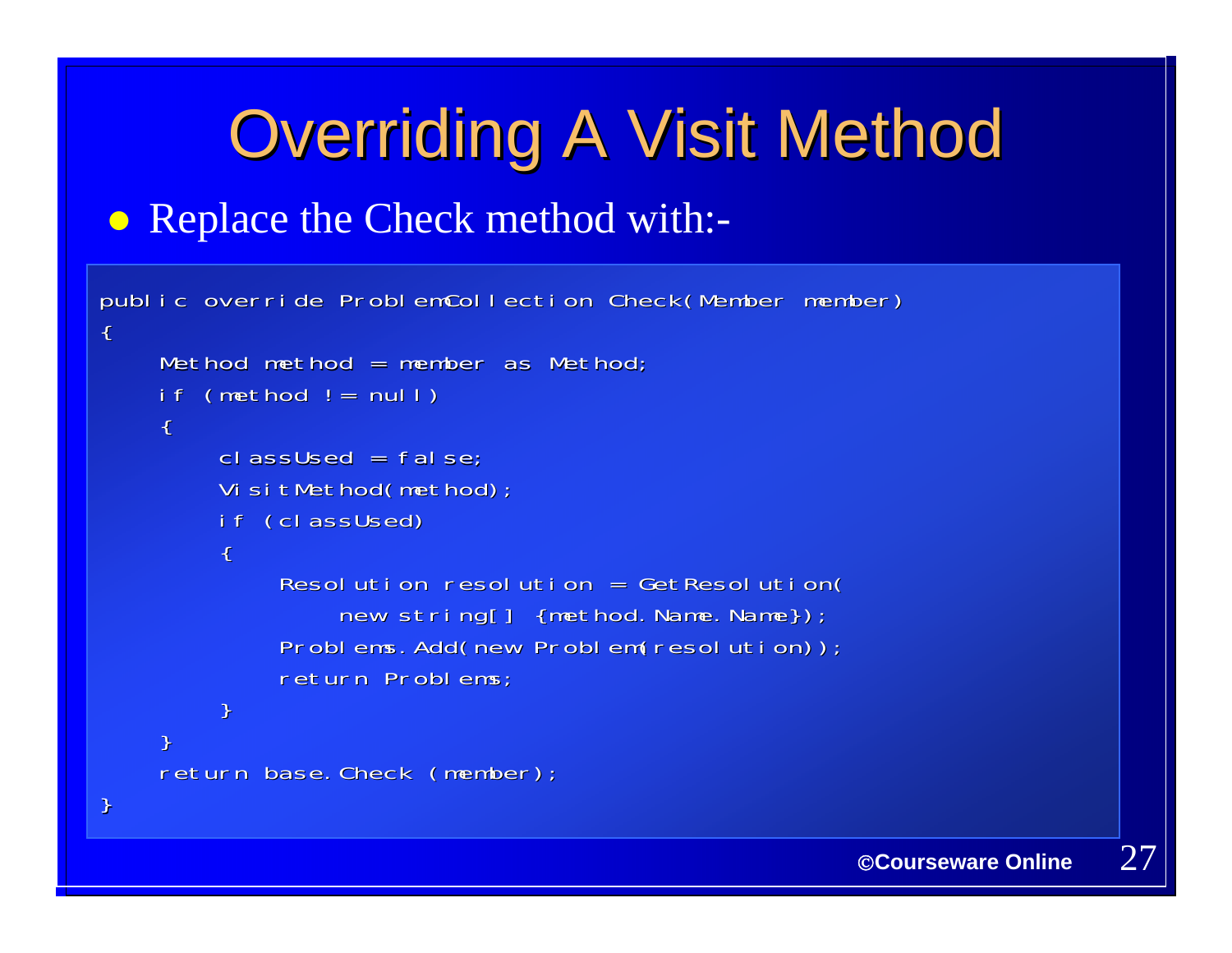# **Overriding A Visit Method** (continued) (continued)

#### • Add a private bool field called classUsed

public override Expression VisitConstruct (Construct cons)

```
if (cons != null)
```
 $\left| \right|$ 

 $\left| \right|$ 

}

}

}

```
MemberBinding memberBinding =
    cons.Constructor as MemberBinding
if (memberBinding != null)
\left\{ \right.InstanceInitializer instanceInitializer =
        memberBinding. BoundMember as InstanceInitializer;
    if (instanceInitializer != null &&
        instanceInitializer.DeclaringType.FullName ==
        "System. Threading. Thread")
```
classUsed = true;

return base.VisitConstruct (cons);